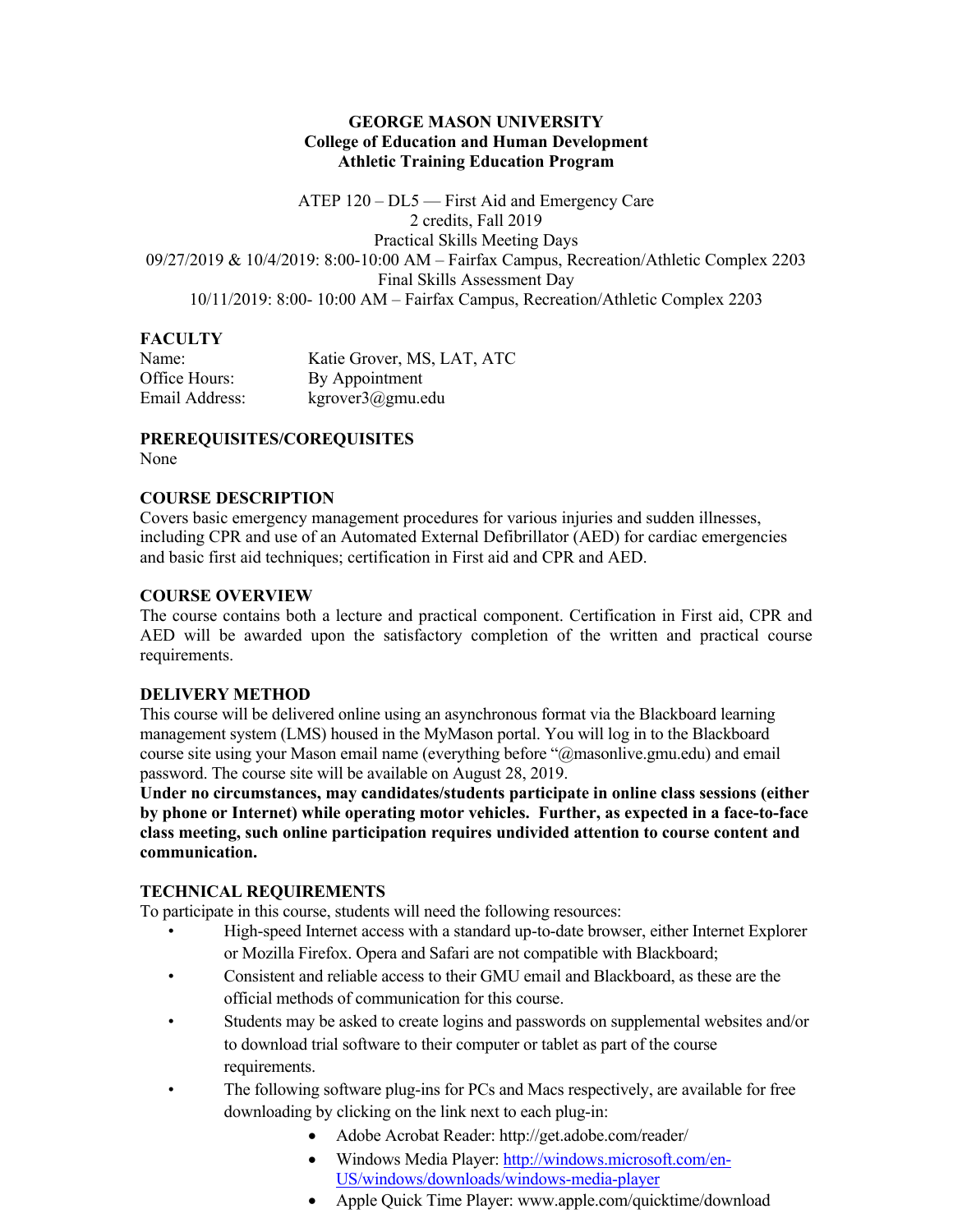## **EXPECTATIONS**

- **Course Week:** Because asynchronous courses do not have a "fixed" meeting day, our week will start on Monday and finish on Sunday.
- **Log-in Frequency**: Students must actively check the course Blackboard site and their GMU email for communications from the instructor, at a minimum this should be 2 times per week.
- Participation: Students are expected to actively engage in all course activities throughout the semester, which include viewing of all course materials, completing course activities and assignments, and participating in course discussions and group interactions.
- **Technical Competence**: Students are expected to demonstrate competence in the use of all course technology. Students are expected to seek assistance if they are struggling with technical components of the course.
- **Technical Issues**: Students should expect that they could experience some technical difficulties at some point in the semester and should, therefore, budget their time accordingly. Late work will not be accepted based on individual technical issues.
- **Workload**: Expect to log in to this course **at least three times a week** to read announcements, participate in the discussions, and work on course materials. Remember, this course is **not** self-paced. There are **specific deadlines** and **due dates** listed in the **CLASS SCHEDULE** section of this syllabus to which you are expected to adhere. It is the student's responsibility to keep track of the weekly course schedule of topics, readings, activities and assignments due.

• Instructor Support:

Students may schedule a one-on-one meeting to discuss course requirements, content or other course-related issues. Those unable to come to a Mason campus can meet with the instructor via telephone or web conference. Students should email the instructor to schedule a one-on-one session, including their preferred meeting method and suggested dates/times.

- Netiquette: The course environment is a collaborative space. Experience shows that even an innocent remark typed in the online environment can be misconstrued. Students must always re-read their responses carefully before posting them, so as others do not consider them as personal offenses. *Be positive in your approach with others and diplomatic in selecting your words.* Remember that you are not competing with classmates, but sharing information and learning from others. All faculty are similarly expected to be respectful in all communications.
- **Accommodations**: Online learners who require effective accommodations to insure accessibility must be registered with George Mason University Disability Services.

# **COURSE OBJECTIVES**

This course is designed to enable students to do the following:

- 1. Demonstrate all competencies necessary for CPR/AED certification to Emergency Care  $\&$ Safety Institute standards.
- 2. Operate an Automatic External Defibrillator (AED).
- 3. Perform all competencies necessary for basic First Aid for Emergency Care & Safety Institute standards.
- 4. Recognize and properly assist in treating breathing emergencies and medical emergencies.
- 5. Demonstrate control of bleeding and shock in a patient.
- 6. Identify and provide initial first aid for soft tissue and musculoskeletal injuries.
- 7. Recognize environmental emergencies and properly apply basic first aid to assist a patient.

# **PROFESSIONAL ASSOCIATION STANDARDS**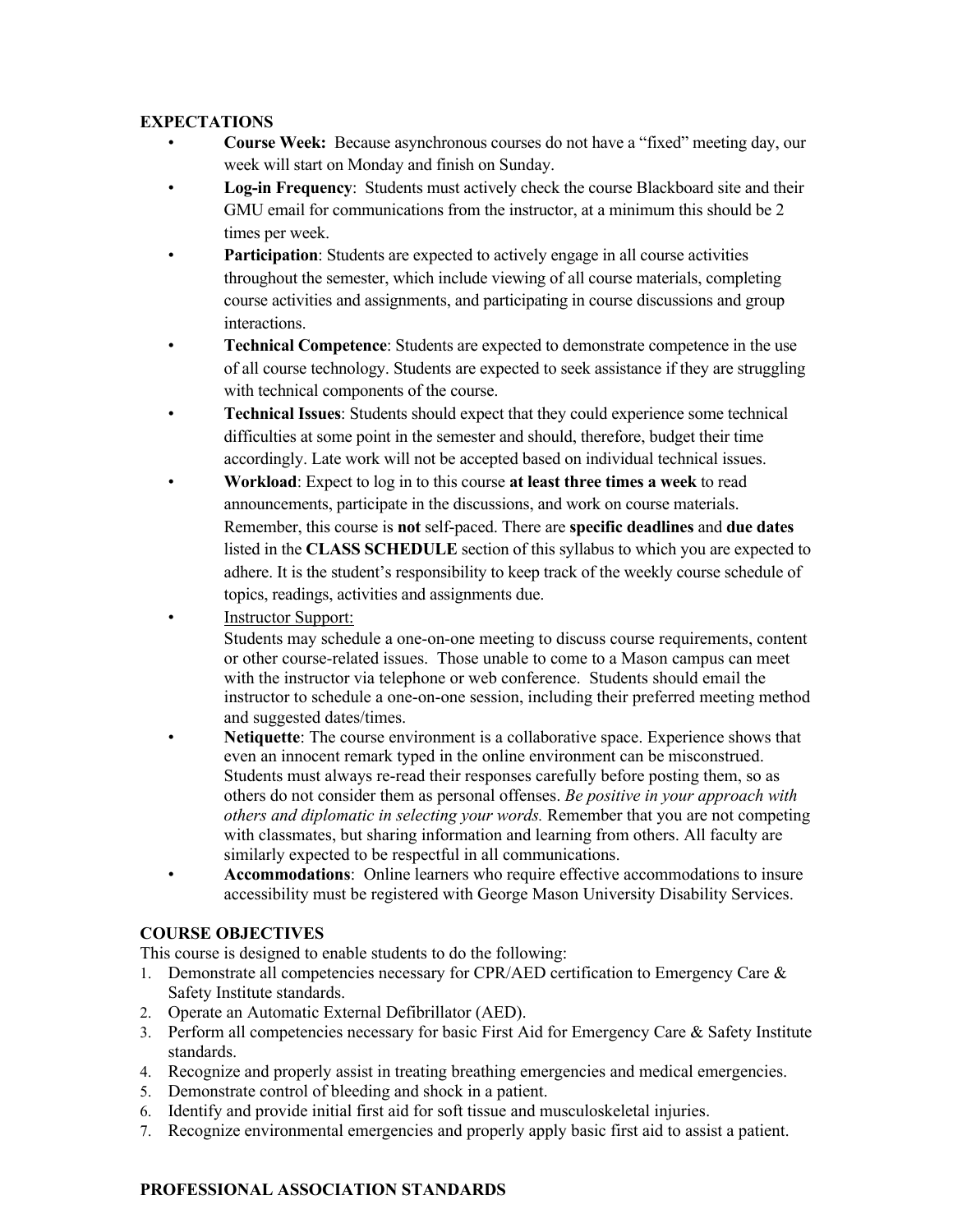Further, upon completion of this course, students will meet the following professional accreditation standards:

- 1. 2010 International Consensus Guidelines for Cardiopulmonary Resuscitation (CPR) and Emergency Cardiac Care (ECC)
- 2. Commission on Accreditation of Athletic Training Education (CAATE) competencies and proficiencies in one or more of the following content areas: evidence-based practice, prevention and health promotion, clinical examination and diagnosis, acute care of injury and illness, therapeutic interventions, psychosocial strategies and referral, healthcare administration, professional development and responsibility.
- 3. National Association for Sport and Physical Education (NASPE) Domain 2: Safety and Injury Prevention

| Standard 5 | Prevent Injuries by providing safe facilities                                                                          |
|------------|------------------------------------------------------------------------------------------------------------------------|
| Standard 7 | Monitor Environmental conditions and modify participation as needed to<br>ensure the health and safety of participants |
| Standard 8 | Identify physical conditions that predispose athletes to injuries                                                      |
| Standard 9 | Recognize injuries and provide immediate appropriate care                                                              |

## **REQUIRED TEXTS**

Thygerson AL, (2011). *First Aid, CPR and AED Interactive 7thEdition*, Jones & Bartlett Learning

## **COURSE PERFORMANCE EVALUATION**

ATEP 120 is a pass or fail course. \*\*Failing any part of the on-line modules or any of the performance evaluation requirements will result in failing the course.\*\*

Students must achieve a passing grade of 80% or better on the Emergency Care & Safety Institutes' (ECSI) First Aid, CPR and AED on-line materials and perform live First Aid and CPR/AED skills at a competency level demonstrated by ECSI. Instructions on how to access the ECSI website, course information, and purchasing are provided at the end of this syllabus.

# **Participation**

Students are expected to complete the online ECSI CPR course modules. In addition, students are expected to physically attend class on the following dates & times:

*Friday 09/27/2019 8:00AM -10:00AM Friday 10/4/2019 8:00AM -10:00AM*

### **Final Exam: First Aid and CPR/AED Live Skills Tests**

A final exam (check your understanding) must be completed at the end of the ECSI on-line course modules. Students MUST earn 80% or greater to achieve a passing grade. The student must receive a passing grade in order to attempt the live skills tests. Students must receive a passing grade on Exam in order to obtain Certificates of Completion by ECSI.

This test will evaluate students' ability to perform First Aid and Emergency Care techniques as demonstrated by ECSI.

*The final exam/live skills test is on Friday 10/11/2019 8:00AM – 10:00AM.*

## **NOTE: In order to complete the exam and pass the course, the student must hand in a completed ECSI certificate indicating completion of the online course modules.**

\*\*Students must demonstrate skills at a competency level demonstrated by ECSI on both Skills Tests (First Aid and CPR/AED) to qualify for ECSI certification and pass the course\*\*

| <b>TION</b><br>$\sqrt{ }$<br>$\Lambda$<br>н | N/I R | <b>DOIMTC</b>       |
|---------------------------------------------|-------|---------------------|
| Exam<br>ane Modules Final<br>)n-L           |       | Fail*<br>$\sqrt{2}$ |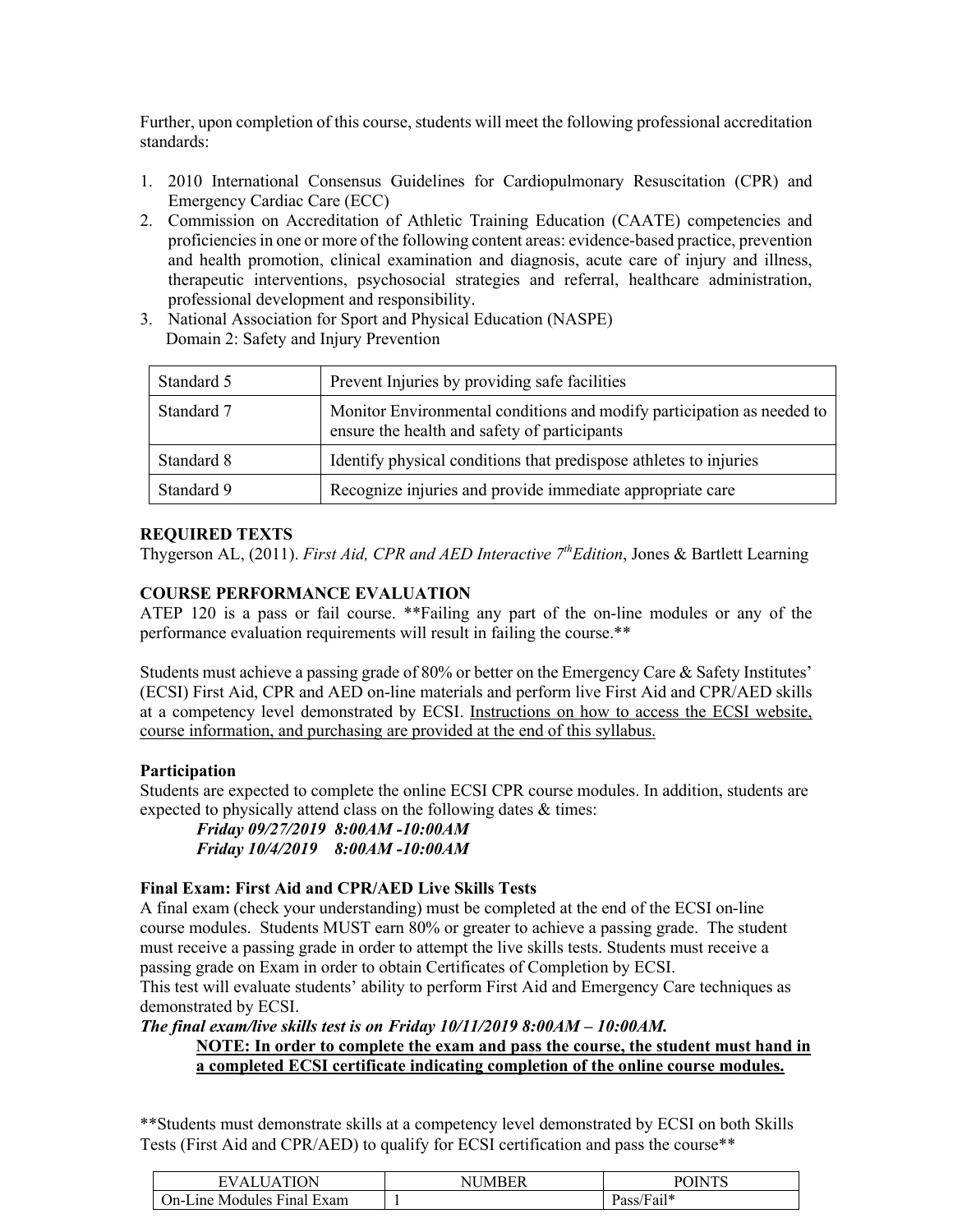| First Aid Skills Test           | $Pass/Fair*$  |
|---------------------------------|---------------|
| Basic CPR/AED Skills Test       | Pass/Fail*    |
| To Pass Course student must     | Pass/Fail $*$ |
| achieve 80% or better on ESCI   |               |
| online materials. Student must  |               |
| demonstrate to ESCI competency  |               |
| level First Aid Skills. Student |               |
| must demonstrate to ESCI        |               |
| competency level CPR/AED        |               |
| Skills.                         |               |

\*The student's grade will be based on the following scale:

Pass \*\*Students must demonstrate skills at a competency level demonstrated by ECSI on both Skills Tests (First Aid and CPR/AED) to qualify for ECSI certification and pass the course\*\*

## **PROFESSIONAL DISPOSITION**

Students are expected to exhibit professional behaviors and dispositions at all times.

| <b>WEEK</b>                                                                       | <b>TOPIC</b>        | <b>ASSIGNMENT</b>                                                                                                                                                                 |  |
|-----------------------------------------------------------------------------------|---------------------|-----------------------------------------------------------------------------------------------------------------------------------------------------------------------------------|--|
| 1 - Online Modules                                                                | First Aid, CPR, AED | -Introduction<br>-Before Helping Take the Appropriate Actions<br>-Bleeding, Wounds<br>-Head and Spinal Injuries<br>-Chest $&$ Abdominal Injuries<br>-Bone, Joint, Muscle Injuries |  |
| 2 - Online Modules<br>First Aid, CPR/AED                                          |                     | -Burns<br>-Sudden Illnesses<br>- Heart Attack and Stroke<br>- Shock<br>-Bites and Stings<br>-Heat and Cold Related Emergencies<br>-Poisoning                                      |  |
| 3 - Online Modules                                                                | First Aid, CPR, AED | -First Aid Check off<br>$-CPR$<br>$- AED$<br>-Emergency Rescues, Moves and Priorities                                                                                             |  |
| <b>4 - Online Modules</b>                                                         | First Aid, CPR, AED | -Complete remaining modules                                                                                                                                                       |  |
| <b>5-Online Modules</b>                                                           | First Aid, CPR, AED | -Review CPR skills<br>-Prepare for Final Exam                                                                                                                                     |  |
| 6 – In-Person Practice<br><b>Session</b><br>Friday, 09/27/19, 8-10 AM             |                     |                                                                                                                                                                                   |  |
| 7 - In-Person Practice<br><b>Session</b><br>Friday, 10/04/19, 8-10 AM,            |                     |                                                                                                                                                                                   |  |
| 8 - In-Person Final Exam -<br><b>Live Skill Test</b><br>Friday, 10/11/19, 8-10AM, | First Aid, CPR, AED | - Check Your Understanding Final Exam<br>*Print certificate upon completion; to be<br>presented to instructor at first skills                                                     |  |

## **SUGGESTED COURSE SCHEDULE**

*Note: Faculty reserves the right to alter the schedule as necessary*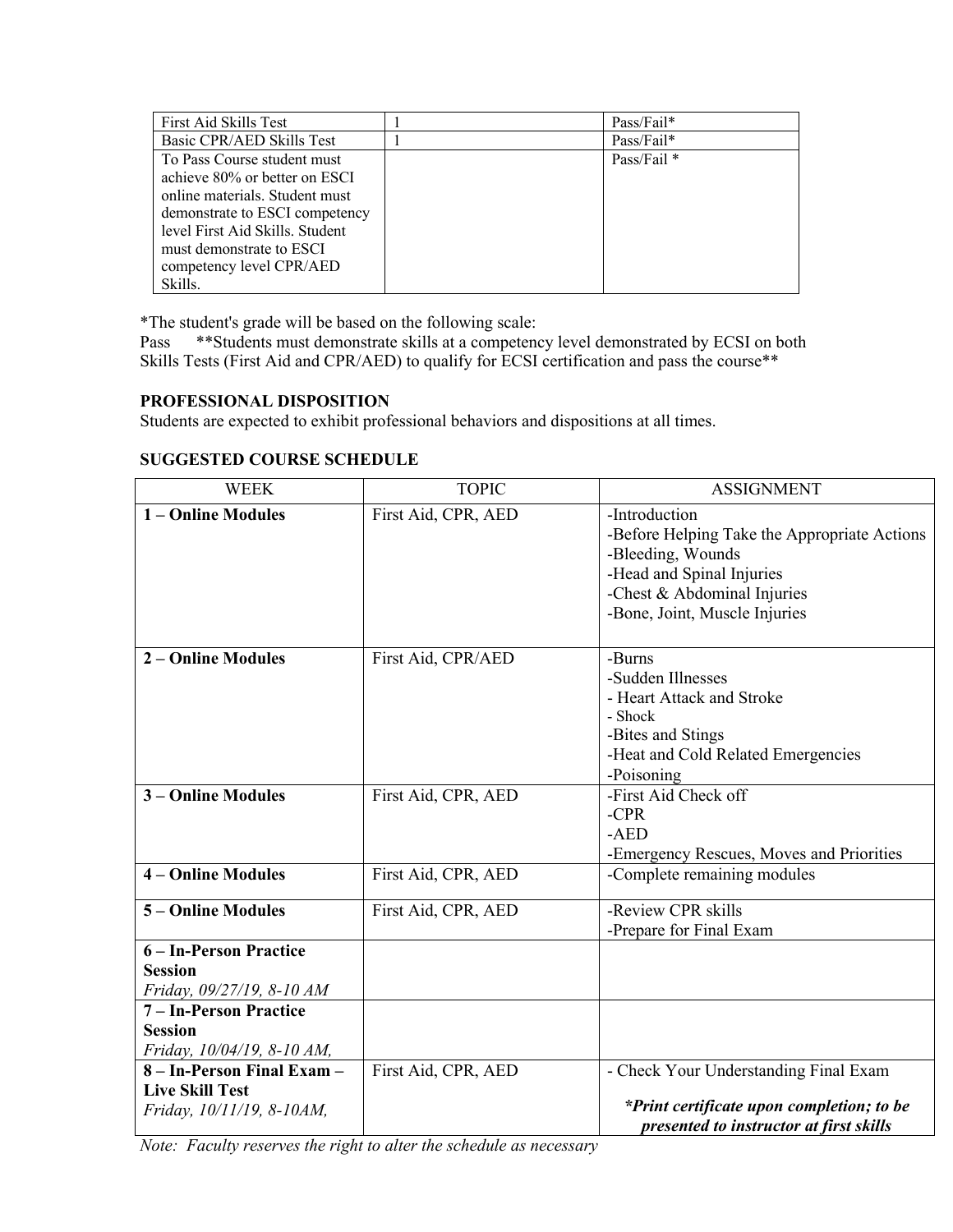**CORE VALUES COMMITMENT**: The College of Education and Human Development is committed to collaboration, ethical leadership, innovation, research-based practice, and social justice. Students are expected to adhere to these principles.

# **GMU POLICIES AND RESOURCES FOR STUDENTS**

## *Policies*

- Students must adhere to the guidelines of the Mason Honor Code (see http://oai.gmu.edu/themason-honor-code/).
- Students must follow the university policy for Responsible Use of Computing (see http://universitypolicy.gmu.edu/policies/responsible-use-of-computing/).
- Students are responsible for the content of university communications sent to their Mason email account and are required to activate their account and check it regularly. All communication from the university, college, school, and program will be sent to students **solely** through their Mason email account.
- Students with disabilities who seek accommodations in a course must be registered with George Mason University Disability Services. Approved accommodations will begin at the time the written letter from Disability Services is received by the instructor (see http://ods.gmu.edu/).
- Students must follow the university policy stating that all sound emitting devices shall be silenced during class unless otherwise authorized by the instructor.

### *Campus Resources*

- Support for submission of assignments to Tk20 should be directed to  $\frac{tk20 \text{ help}(\partial gmu.edu)}{k20 \text{ help}(\partial gmu.edu)}$  or https://cehd.gmu.edu/api/tk20. Questions or concerns regarding use of Blackboard should be directed to http://coursessupport.gmu.edu/.
- The George Mason University Writing Center staff provides a variety of resources and services (e.g., tutoring, workshops, writing guides, handbooks) intended to support students as they work to construct and share knowledge through writing (see http://writingcenter.gmu.edu/).
- The George Mason University Counseling and Psychological Services (CAPS) staff consists of professional counseling and clinical psychologists, social workers, and counselors who offer a wide range of services (e.g., individual and group counseling, workshops and outreach programs) to enhance students' personal experience and academic performance (see http://caps.gmu.edu/).
- The George Mason University Office of Student Support staff helps students negotiate life situations by connecting them with appropriate campus and off-campus resources. Students in need of these services may contact the office by phone (703-993-5376). Concerned students, faculty and staff may also make a referral to express concern for the safety or well-being of a Mason student or the community by going to http://studentsupport.gmu.edu/, and the OSS staff will follow up with the student.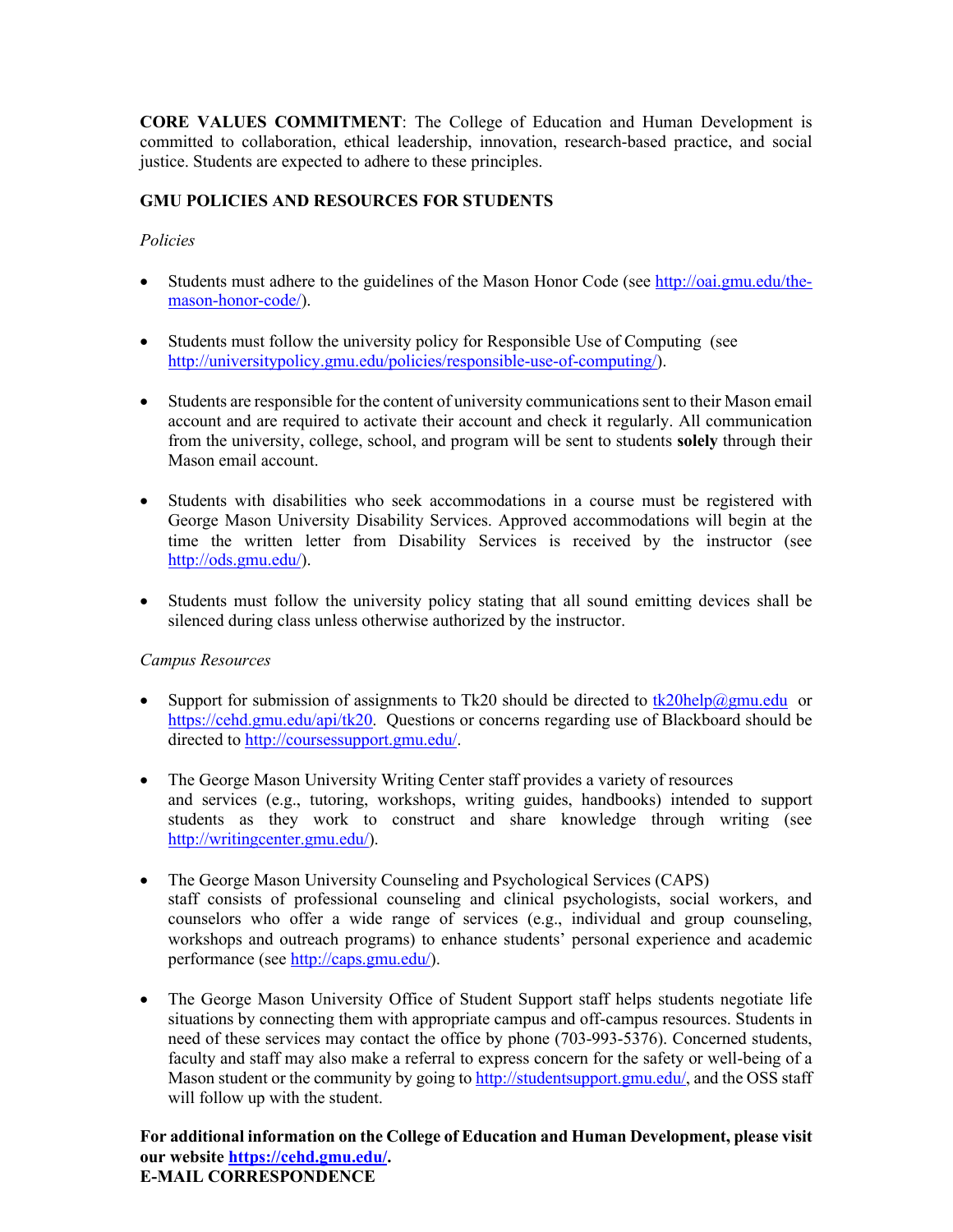Only messages that originate from a George Mason University address will be accepted. The following is an appropriate professional format: Dear Mrs. Grover, *(Beginning salutation)*

I am looking forward to your class. *(Text body)*

Regards, *(Ending Salutation)*

*(Your name)*

#### **SPECIAL REQUIREMENT**

The student will use issued supplies to practice skills that are taught in the laboratory section of the course as well as access to on-line materials and certification cards. A laboratory fee of \$50.00 for this course was assessed through financial aid.

#### **NATURE OF COURSE DELIVERY**

Hybrid -including asynchronous on-line materials presentation and live skill practice and evaluation. On-line material can be completed at the student's designated pace, but a course calendar is provided for a suggested timeline for course completion. Skills practice dates and times have been scheduled and are posted on page 1 of syllabi. *Students must attend class for the two designated dates, and the final exam in order to pass the course.*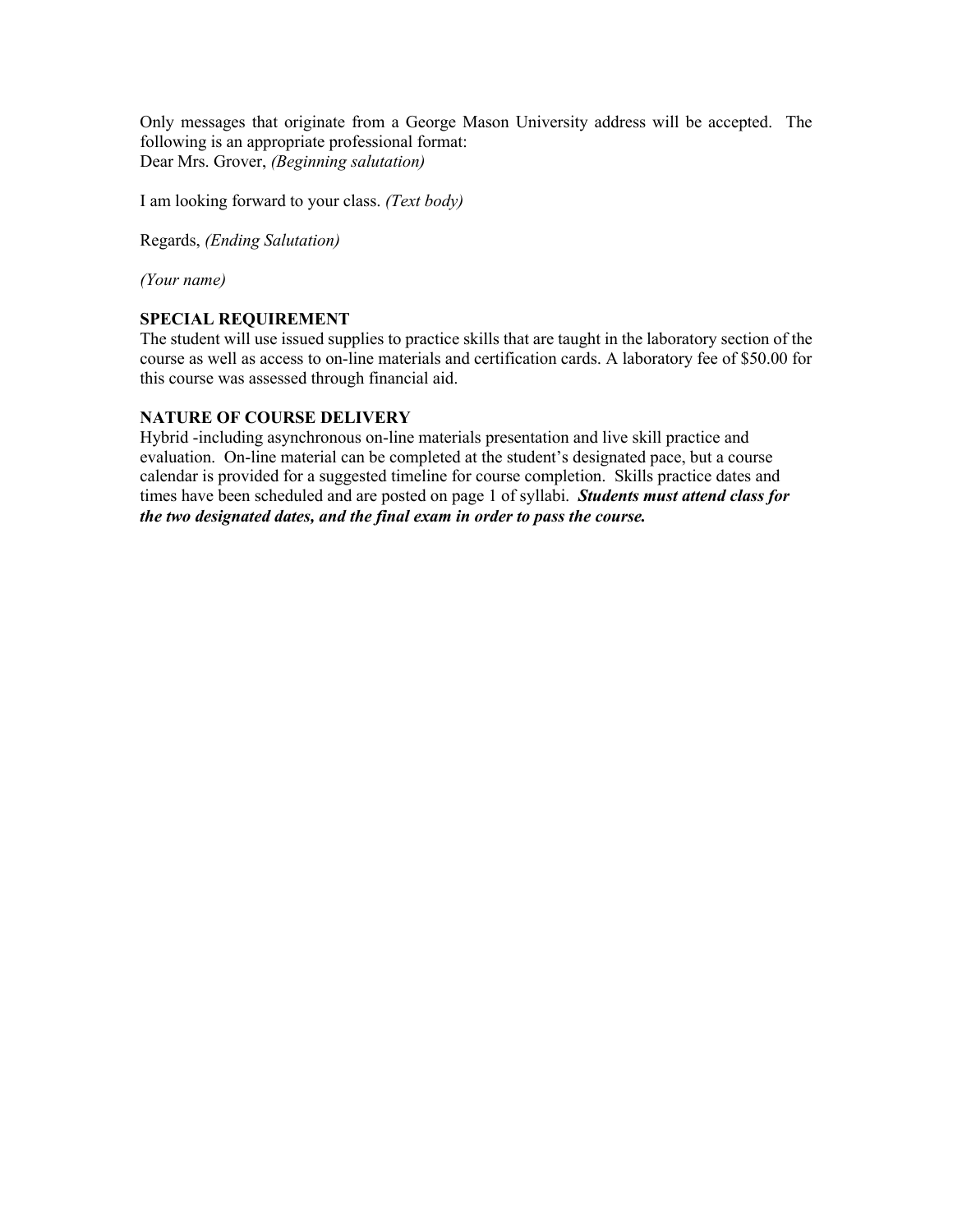#### **Instructions to purchase and access certification materials for**  *First Aid, CPR and AED Interactive 7th Edition* **Instructions to purchase online certification material For** *First Aid, CPR and AED Interactive*

1. Go to the following website http://www.ecsinstitute.org/courses/course.aspx/online. Purchase the *First Aid, CPR, and AED Interactive, Seventh Edition* 

| First Aid, CPR, and AED<br><b>Interactive, Seventh</b><br><b>Edition</b><br>More Info<br><b>Purchase Now</b>      | Layperson    | 2.5  | Yes | 365 | \$19.50 | Call for<br>pricing |
|-------------------------------------------------------------------------------------------------------------------|--------------|------|-----|-----|---------|---------------------|
| <b>Health Care Provider CPR</b><br><b>Interactive, Fifth Edition</b><br>More Info<br><b>Purchase Now</b>          | Professional | 3    | Yes | 365 | \$19.50 | Call for<br>pricing |
| <b>RCP Para Proveedores de</b><br>Salud Interactivo, Fourth<br><b>Edition</b><br>More Info<br><b>Purchase Now</b> | Professional | 3    | Yes | 365 | \$26.95 | Call for<br>pricing |
| <b>RCP y DAE Interactivo,</b><br><b>Sixth Edition</b><br>More Info<br><b>Purchase Now</b>                         | Layperson    | 1.25 | Yes | 365 | \$19.50 | Call for<br>pricing |

2. Check the box "To Proceed, you must ceck the box on the left to verify that you understand and accept the terms listed above", then click submit

|                             | <b>AEDGENCY CADE</b>                                                                                                                                                    |  |
|-----------------------------|-------------------------------------------------------------------------------------------------------------------------------------------------------------------------|--|
|                             | $\pmb{\times}$                                                                                                                                                          |  |
|                             | <b>Skills Testing</b><br>Practical Exams are required for the following item being added to your cart:                                                                  |  |
|                             |                                                                                                                                                                         |  |
| <b>Courses &amp; Materi</b> | First Aid, CPR, and AED Interactive                                                                                                                                     |  |
|                             | In order to receive an official certification card for completing this training, you<br>must check for a Skills Testing Location near you to arrange a time to complete |  |
|                             | the required practical skills exam, and to verify the cost of the separate practical                                                                                    |  |
| Continue Shoppi             | exam.                                                                                                                                                                   |  |
|                             | If you do not find a Skills Testing Location near you, please contact your Jones and                                                                                    |  |
|                             | Bartlett Public Safety Specialist, as others are joining daily, and a specific Skills<br>Testing Location may not yet have been posted at this time.                    |  |
|                             | No refunds will be issued after purchase if you are unable to find a Skills Testing                                                                                     |  |
| Rа<br>ever                  | Location near you.                                                                                                                                                      |  |
|                             |                                                                                                                                                                         |  |
| Rem                         | □ To proceed, you must check the box to the left to verify that you understand and<br>accept the terms listed above.                                                    |  |
| Items will remain in the    |                                                                                                                                                                         |  |
| Promotion code:             | "Note: pressing cancel will prevent this item from being added to your cart.                                                                                            |  |
| <b>Customer!</b>            |                                                                                                                                                                         |  |
| If you need any type        | <b>Submit</b>                                                                                                                                                           |  |
|                             | can contact our customer corrico experiencies                                                                                                                           |  |
| 0034 ext 8197               | Customer service can be contacted weekdays from 8:30 A.M. to 5:00 P.M. EST, by calling toll-free 800-832-                                                               |  |
|                             | You can also E-mail customerservice@iblearning.com at any time.                                                                                                         |  |

3. Confirm you have selected First Aid, CPR, and AED Interactive, Seventh Edition.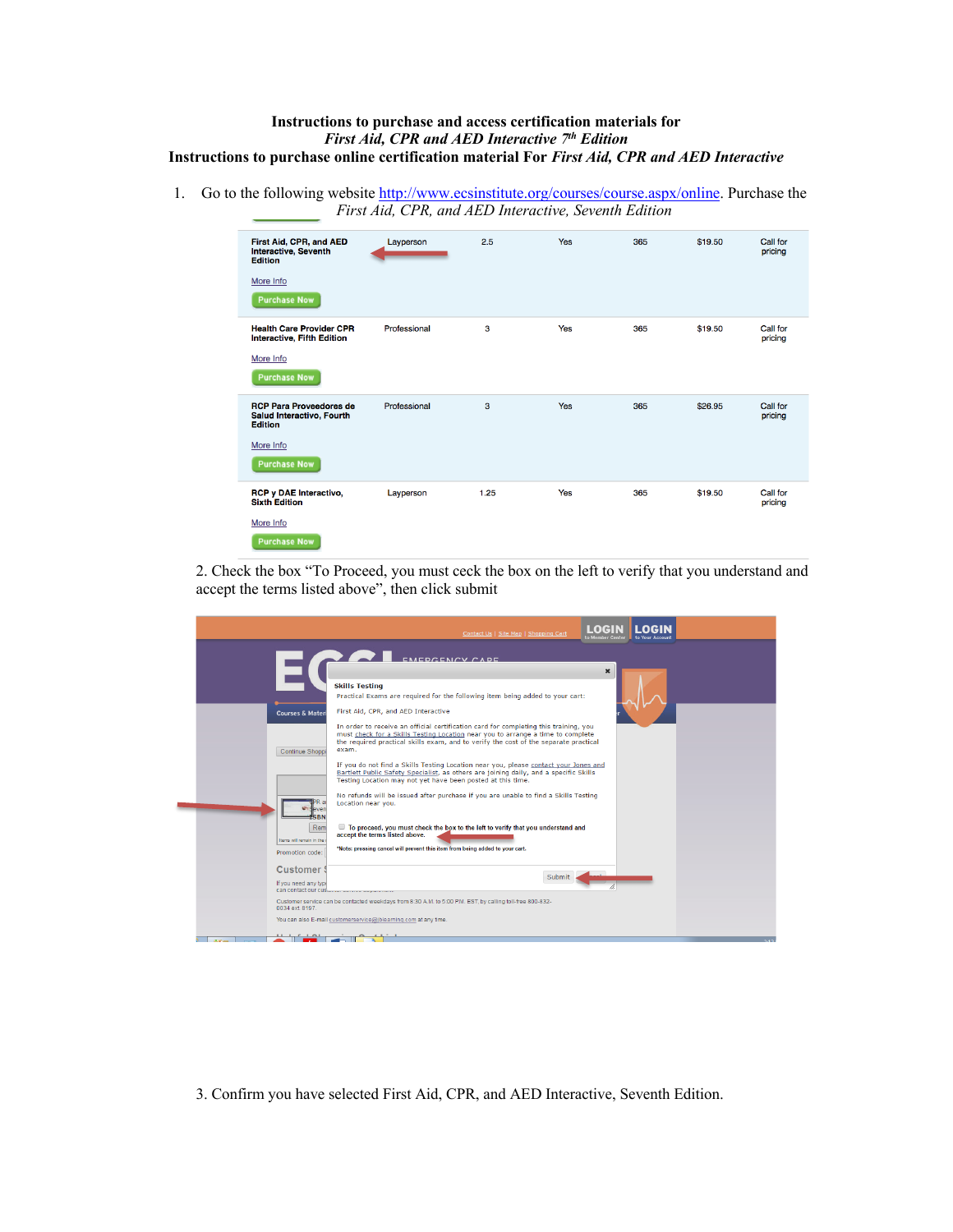|                 |                                                                                                                                                  | Quantity | Unit<br><b>Price</b> | Total   |
|-----------------|--------------------------------------------------------------------------------------------------------------------------------------------------|----------|----------------------|---------|
| 纸               | First Aid, CPR, and AED Interactive, Seventh<br>Edition<br>ISBN: 9781284133837<br>Remove<br>Items will remain in the cart for the next 24 hours. | Update   | \$18.50              | \$18.50 |
| Promotion code: | Apply to Order   Subtotal: \$18.50                                                                                                               |          |                      |         |

**Customer Service Information** 

If you need any type of assistance with your order, or wish to complete your order offline by phone or fax, you<br>can contact our customer service department. can contact our customer service department.<br>Customer service can be contacted weekdays from 8:30 A.M. to 5:00 P.M. EST, by calling toll-free 800-832-<br>0034 ext. 8197. You can also E-mail customerservice@jblearning.com at any time.

4. Create New User Registration if this is your first purchase with ECSI. If you have purchased a course previously sign in with your information.

| <b>Checkout Options</b>                                                                 |  |
|-----------------------------------------------------------------------------------------|--|
| ⊙ Sign In   2 Customer Information   ⊙ Payments   ⊙ Review Order   ⊙ (                  |  |
| <b>Returning Users Sign In</b>                                                          |  |
| Username:                                                                               |  |
| Password:                                                                               |  |
| Forget your username or password?<br><b>Submit</b>                                      |  |
| <b>New User Registration</b>                                                            |  |
| Create a New Account<br>It will only take a minute.<br>It's easy<br>And it's free!<br>п |  |
| Need Assistance? Contact Technical Support                                              |  |

5. Complete you information and review your order for First Aid, CPR, AED Interactive, Seventh, Edition. Once you have confirmed and placed your order an access code with instructions will be sent to your email account. Follow the instructions in the email sent to you to begin your coursework.